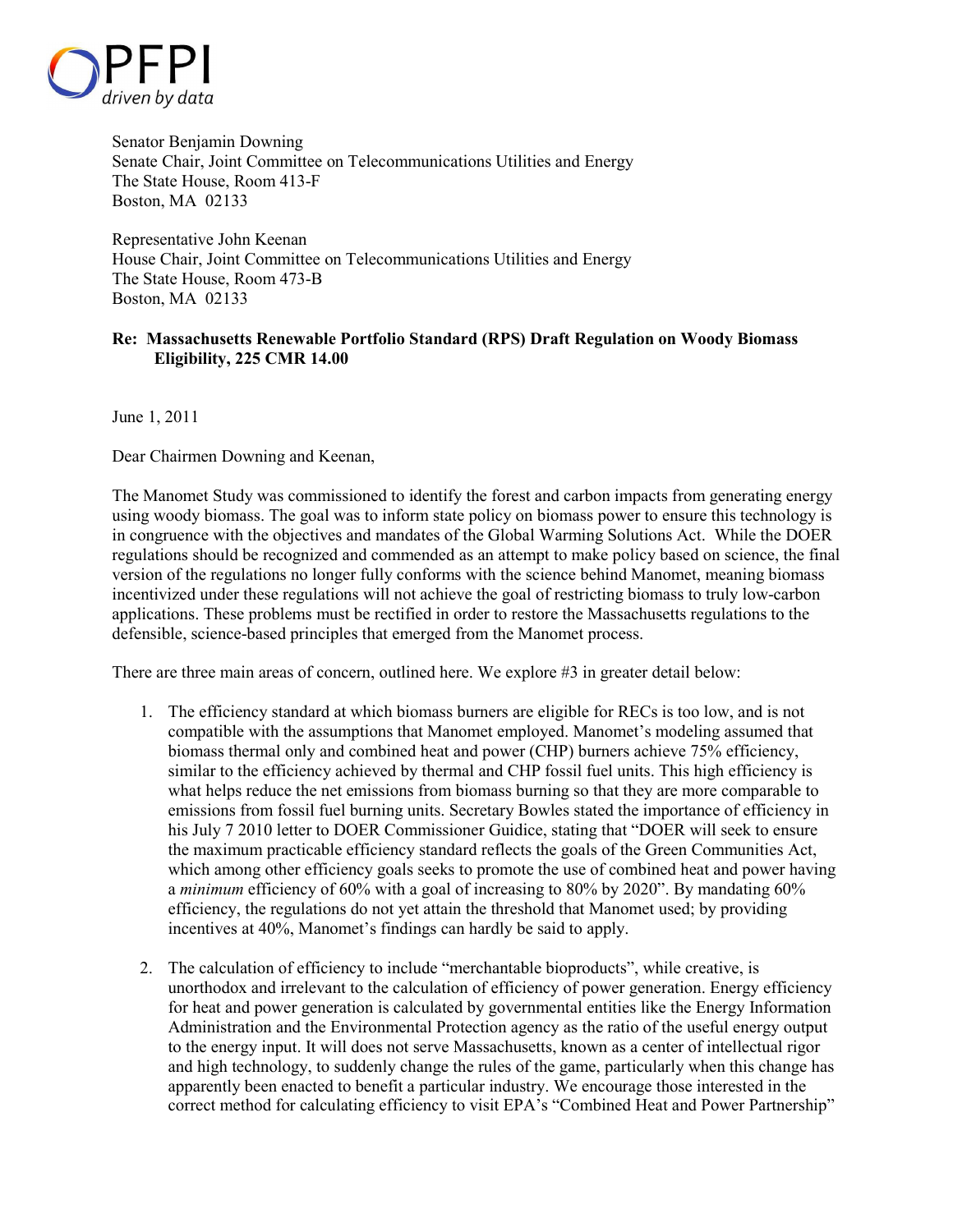page at http://www.epa.gov/chp/basic/methods.html. Visitors to this page, titled "Methods for Calculating Efficiency", will search in vain for any definition of efficiency other than those relevant for assessing the actual operational efficiency of a powerplant.

3. The carbon accounting provisions have been altered from those in the draft regulations, with serious consequences for the incentivization of biomass as a low carbon technology. The Manomet Study treated carbon emissions from forestry residues and tree harvesting separately, but the regulations and guidance as drafted do not. The rest of this letter concerns this matter.

## **The context for the DOER biomass regulations**

It is generally accepted that carbon dioxide emissions from stand-alone electricity-generating biomass facilities are around 50% greater than from a coal plant, and 300 – 400% those at a natural gas plant. The problem arises partly because fossil fuels contain more energy per unit carbon than wood, and also because wood is about 50% water by weight, and before "useful energy" can be generated, the water must be heated and driven off, which consumes energy and degrades facility efficiency. Biomass burners that are operated for combined heat and power (CHP) or thermal only operate at efficiencies closer to those of fossil fuel burners, but the higher efficiency of these smaller biomass burners can be due in part to their using wood pellets or other dried wood as fuel. Drying this fuel and making pellets is an energy-intensive process which itself emits greenhouse gases.

Since it is not controversial that burning biomass for energy emits more CO2 than coal, oil, or natural gas, why has burning biomass for energy historically been considered carbon neutral? There are two main arguments:

- 1. The "waste" argument for forestry residues: since the tops and limbs of sawtimber left in place after a harvest decompose and emit CO2 over time, why not burn that material and generate energy? Leaving aside the fact that the emissions from burning are instantaneous, while decomposition CO2 is emitted over several years, eventually, the emissions from the two scenarios can be considered equivalent.
- 2. The "resequestration" argument: if we cut and burn trees for fuel, thereby releasing carbon, more trees will grow back and tie up the same amount of carbon from the atmosphere that was released.<sup>1</sup> Obviously, however, there is a huge time lag of decades between burning a tree and emitting the carbon, and growing the tree back; additionally, had the tree *not* been cut for fuel, it could have continued to grow and sequester carbon out of the atmosphere. This "carbon sink"

<sup>&</sup>lt;u>.</u> <sup>1</sup> An incorrect version of carbon accounting for biomass assumes that cutting and burning trees does not represent a net emission of carbon because some other part of the forest somewhere else is still growing and taking carbon dioxide out of the atmosphere and thereby compensating for the carbon emitted by biomass burning. The Manomet Study has been criticized for not taking this "landscape-level" perspective into account. However, this carbon uptake by the forest "elsewhere" is happening in the same way whether CO2 is being generated by burning biomass, or by burning fossil fuels, and therefore it has no net effect on carbon emissions. Cutting and burning trees over *here* does nothing to make forests over *there* grow faster to compensate. Another way to think about this is by using biofuels as an example. Say the food supply of a town is met by growing 100 acres of corn every year. If one year 25% of that corn is instead used for ethanol production, then only 75 acres are left to feed the town, and people will go hungry. Stating that forests "elsewhere on the landscape" will sequester the carbon released by biomass burning and thereby reduce net carbon emissions to zero is like saying that even if 25% of the corn in the town is used to make ethanol, the food supply will stay the same.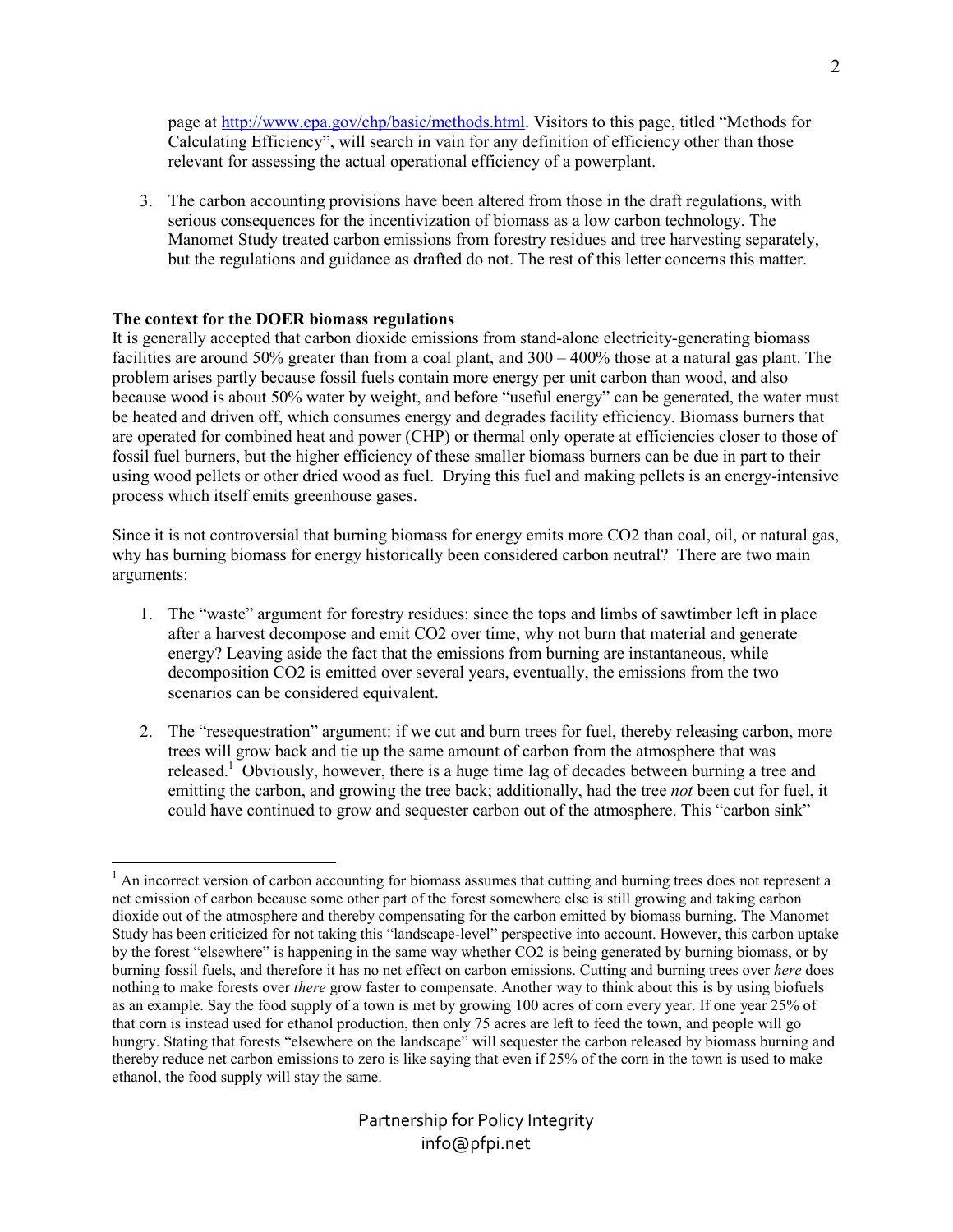effect of forests is recognized in the greenhouse gas inventories published by the EPA and the State of Massachusetts.

The Manomet Study explored both the scenarios above to determine carbon impacts from biomass power, utilizing a Forest Service model of forest growth. The model treated carbon emissions from burning forestry residues ("waste" wood) for energy as if they'd be equivalent to decomposition emissions after about ten years if that material had been left onsite to decompose. However, recognizing the amount of wood required to fuel biomass development in Massachusetts far exceeded the amount available as forestry residues, the Manomet team also calculated the net carbon emissions from biomass energy when new trees are cut to provide biomass fuel.

The Manomet model calculated and compared carbon emissions from biomass with carbon emissions from fossil fuels by examining two scenarios:

- 1. A "business-as-usual" scenario where forests are cut for sawtimber, only, and power is generated from fossil fuels.
- 2. A "biomass" scenario where some biomass power replaces fossil fueled power. Under this scenario, forests are cut for sawtimber and then additional "low value" trees are harvested for biomass fuel, along with partial collection of the tops and branches generated in the harvest.

A key element of the Manomet approach, and part of what makes it scientifically valid, is the acknowledgement that forests are *currently* growing and *currently* sequestering carbon, and this baseline level of carbon sequestration must be taken into account. Thus in both the biomass and business-as-usual scenarios, the carbon dioxide emitted by energy generation is taken up by forests as they regrow after cutting. Because using biomass to generate energy emits more carbon than fossil fuels, this creates an initial "carbon debt". Eventually, after a period of several years or even decades, enough of the additional carbon emitted by burning biomass has been recaptured so that "net" emissions for the biomass scenario are the same as net emissions in the fossil-fuel, business-as-usual scenario. Only after this threshold has been achieved – which may take decades – can biomass begin to show a lower net emission of carbon than fossil fuels.

Manomet's calculations<sup>2</sup> of the time required for biomass energy to show equivalent emissions with energy produced from fossil fuels are presented below. As expected, the carbon "payback" times are much shorter when the fuels are confined to "residues that would decompose anyway", as opposed to mixed wood, which is a combination of residues and additional whole tree harvesting. Note that even when replacing an oil thermal system, it still takes  $15 - 30$  years for biomass emissions under the mixed wood scenario to just achieve parity with emissions from oil. This is not "carbon neutrality" – this is simple equivalence with fossil fuels. When replacing a gas thermal system, the switch to biomass represents greater net carbon emissions for 60 – 90 years.

<sup>-</sup><sup>2</sup> Walker, Thomas. Manomet & Biomass: Moving Beyond the Soundbite. Presentation to USDA Bioelectricity and GHG Workshop, November 15, 2010.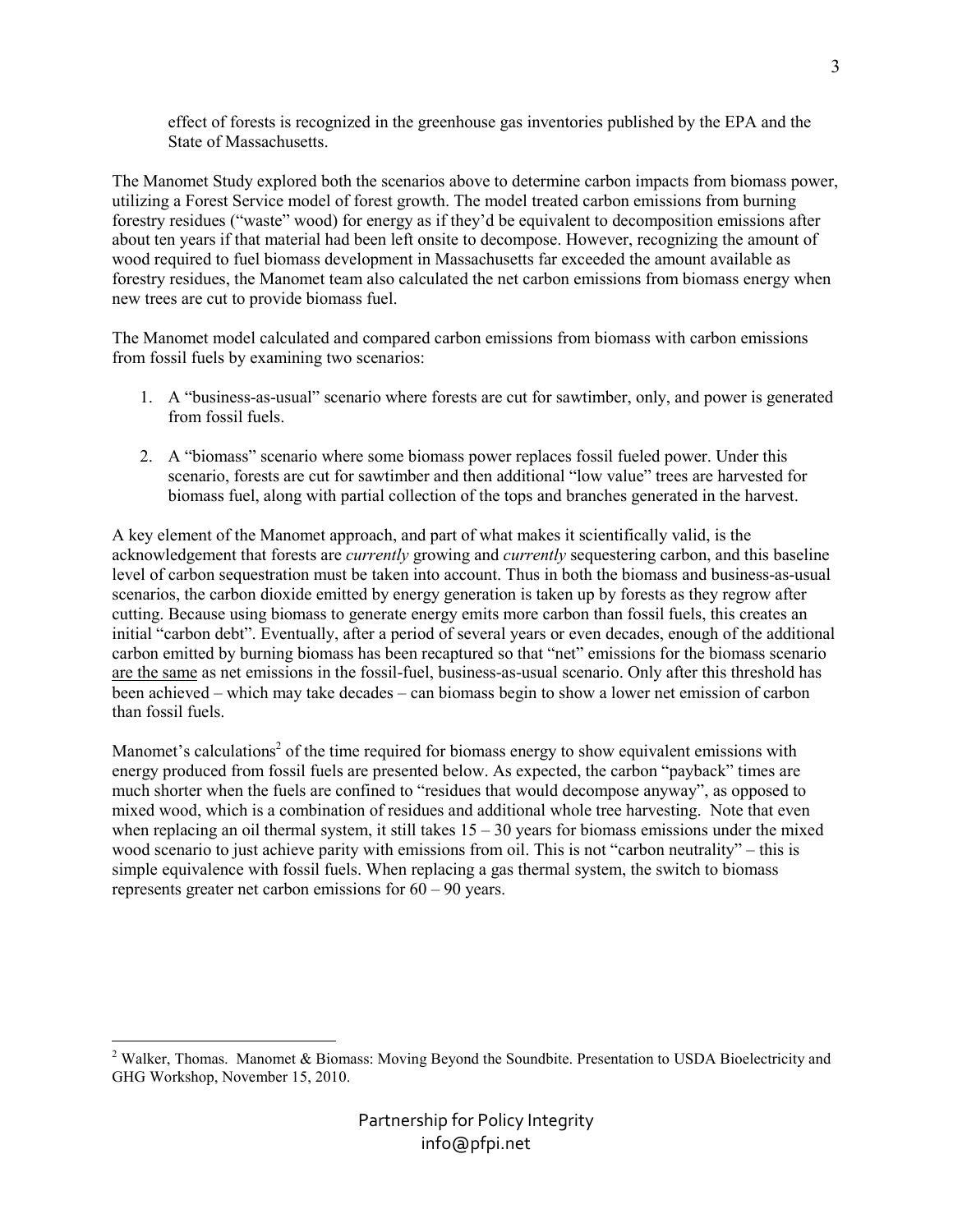# **Massachusetts Carbon Recovery Summary Emissions from Continuous Operation**

| Years to Achieve Equal Flux with Fossil Fuels |                               |           |                             |               |  |  |  |  |  |  |  |
|-----------------------------------------------|-------------------------------|-----------|-----------------------------|---------------|--|--|--|--|--|--|--|
| <b>Harvest Scenario</b>                       | <b>Fossil Fuel Technology</b> |           |                             |               |  |  |  |  |  |  |  |
|                                               | Oil (#6),<br><b>Thermal</b>   |           | Coal, Electric Gas, Thermal | Gas, Electric |  |  |  |  |  |  |  |
| <b>Mixed Wood</b>                             | $15 - 30$                     | $45 - 75$ | 60-90                       | >90           |  |  |  |  |  |  |  |
| <b>Logging Residues Only</b>                  |                               | 10        | 10                          | 30            |  |  |  |  |  |  |  |

In all likelihood, the carbon "payback" times for biomass energy are even longer in reality than in the idealized system that Manomet modeled. For instance, a key assumption in the Manomet model that ensures forests can resequester equivalent carbon released by biomass burning is that following harvesting, forests are allowed to regrow and are not recut until the carbon released by biomass harvesting has been resequestered, a process that takes decades. The Manomet Study states

"So, over a long period of time, biomass harvests have an opportunity to recover a large portion of the carbon volume removed during the harvest. However, this assumes no future harvests in the stand as well as an absence of any significant disturbance event. *Both are unlikely*." (p. 86)

Given that Manomet employed two separate means of accounting for carbon emissions from biomass sourced from forestry residues, versus whole trees, it is extremely problematic that the DOER regulations allow up to 40% of harvested biomass – including whole trees – to be treated as if it all has the same net carbon emissions as residues, with a carbon half-life of five years. Manomet defined "forest derived residues" as the tops and branches of harvested trees, exclusively – this being the material that is lowdiameter, relatively fast to decompose, and would not have continued to grow and store carbon and can therefore legitimately be modeled as having a carbon half-life of about five years. The outcome of the carbon modeling that Manomet performed depended on this definition of residues. However, the DOER regulations and associated guidance have completely redefined "residues" to include large categories of materials that are not residues, but are standing trees – the very category of biomass that Manomet identified as requiring separate carbon accounting, due to the large carbon debt incurred when trees are cut and burned. The new categories of "residues" in the DOER regulations include:

• Unacceptable growing stock which is defined as trees considered structurally weak or have low vigor and do not have the potential to eventually yield a 12 foot sawlog or survive for at least the next 10 years.

> Partnership for Policy Integrity info@pfpi.net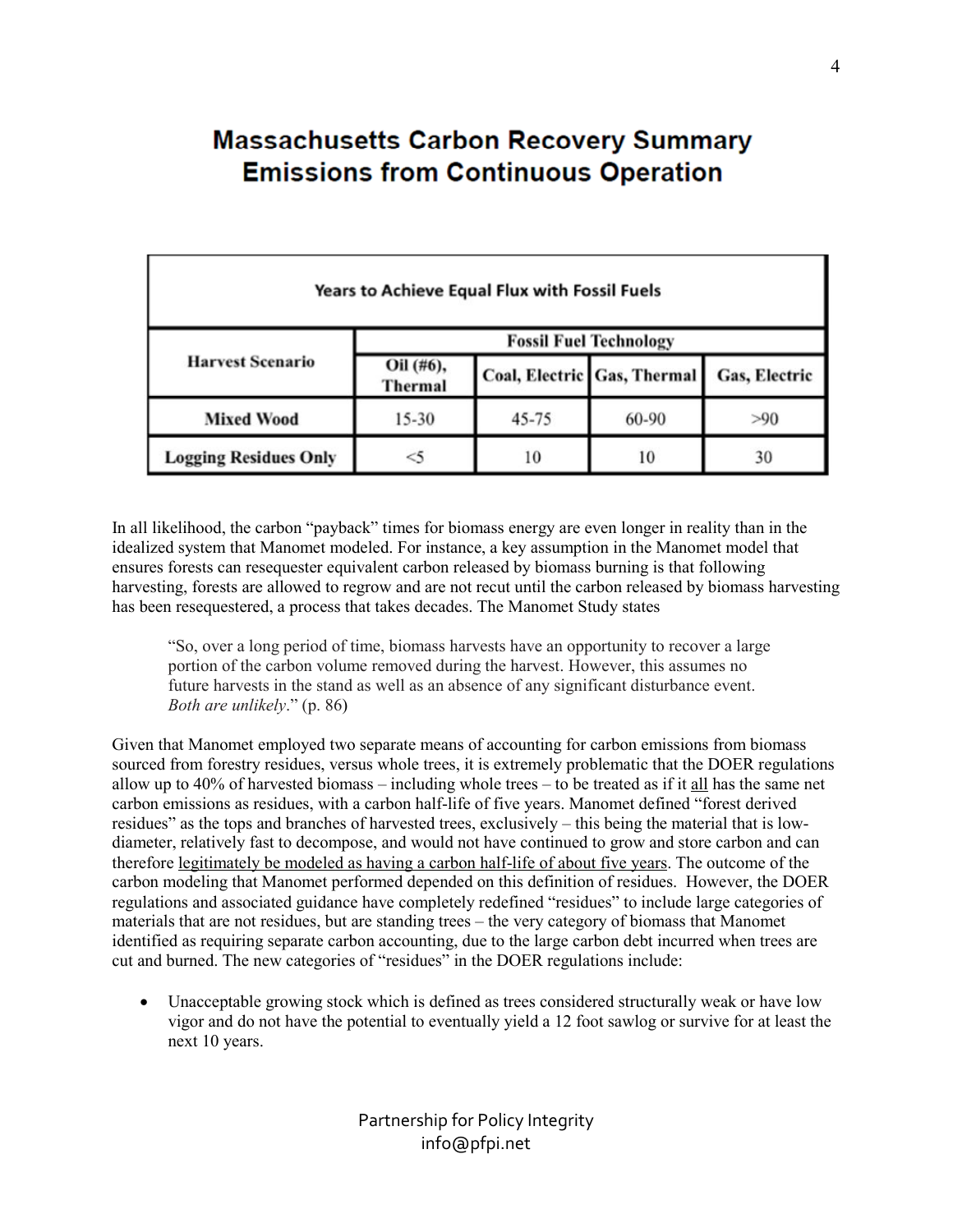• Trees removed during thinning operations, the purpose of which is to reduce stand density and enhance diameter growth and volume of the residual stand

In the above, DOER has invented a new definition of "residues" that is completely at odds with the accepted definitions in the forestry world, which consider residues to be materials that *remain after a harvest* – not living trees that are identified up front as "unmerchantable", or as candidates for thinning. Manomet's definition of this material as only including tops and limbs was a slightly stricter definition than that sometimes employed, but note that the definition of forestry residues from the US Forest Service, which is restricted to material left on a site after a harvest and defined as

"wood volume other than growing stock cut or knocked down during harvest but left on the ground. This volume is net of wet rot or advanced dry rot and excludes old punky logs; consists of material sound enough to chip; includes downed dead and cull trees, tops above the 4–inch growing–stock top, and smaller than 5 inches d.b.h. (diameter at breast height); excludes stumps and limbs."<sup>3</sup>

By including whole categories of living, standing trees, DOER has thus invented a definition of residues that is completely at odds with the standard definition employed by the Forest Service. Contrary to DOER's new and expansive definition of residues, existing biomass facilities also distinguish true logging residues and whole tree harvesting as separate categories. For instance, the webpage<sup>4</sup> for the McNeil biomass plant in Vermont states "Seventy percent of the wood chips that fuel the McNeil Station are called whole-tree chips and come from low quality trees and harvest residues." Note the differentiation between "low quality trees" **and** "harvest residues".

The McNeil website goes on to state (emphasis added)

"Based on figures published by the U.S. Forest Service, **half of Vermont's forest inventory is wood that has no potential for manufacturing quality products** such as woodenware or furniture. This unusable wood consists largely of **poorly formed trees** and treetops left behind after trees have been conventionally harvested as sawlogs or pulpwood."

Combining the startling statistic that one half of Vermont's trees are potential future biomass fuel (a finding that many would only be too happy to apply to Massachusetts forests), with DOER's definition of "unacceptable growing stock" and "thinning" *candidate* trees as "residues", and adding to this DOER's revision that now qualifies 40% of a harvest as eligible biomass, instead of 15% as stated in the draft regulations, it is clear that the revised DOER regulations leave the door wide open to exactly the kind of biomass harvesting that the Manomet Study identified as having the greatest carbon emissions. It cannot be stated too strongly that the DOER definition of residues and the expansion of eligible biomass to a "take" of 40% of harvested volume, both inserted after the draft regulations went out for comment and never subjected to public review and scrutiny, not only departs from the standard definition of residues but also throws away fundamentally important protections offered by the initial draft of the regulations. Severely compounding the error, to estimate all this material as if it has a carbon half-life of five years

<u>.</u>

<sup>&</sup>lt;sup>3</sup> Smith, W.B., et al. 2007. Forest Resources of the United States, 2007. United States Forest Service, Gen.Tech Report WO-78. December, 2008.

<sup>4</sup> https://www.burlingtonelectric.com/page.php?pid=75&name=mcneil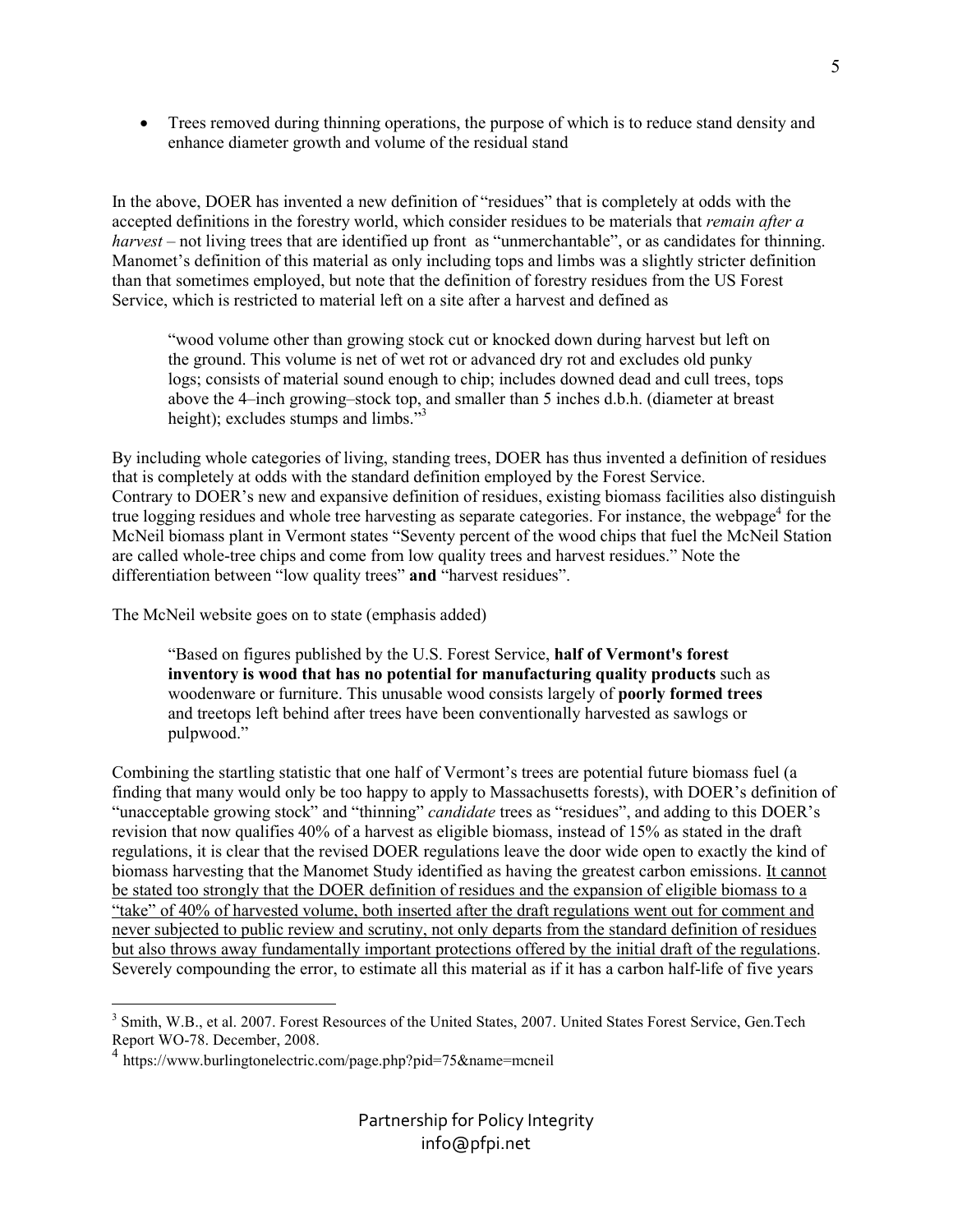(essentially treating it as if carbon emissions are negligible) is completely unsupportable under the Manomet science framework.

If the DOER regulations are to allow whole trees to be harvested for biomass, then the calculation of carbon emissions *must* employ "Manomet style" carbon accounting that acknowledges the substantial carbon debt that whole tree harvesting incurs, as shown by the "mixed wood" scenarios in the Manomet table above. Anything short of this renders the whole exercise – the \$200,000 or so spent by the State on Manomet, the countless hours of citizens working on this issue, the doubtless great efforts by DOER to produce the regulations – as a useless exercise, a "going through the motions" of doing science, but then ignoring the results.

Further, if whole trees are to be included as eligible biomass fuel, the DOER regulations need to include provisions to ensure that forests are not recut until carbon sequestration is complete, to address Manomet's caveats about the difference between the real world, and their idealized model. In fact, the State of New York did recently just set standards for "eligible biomass" under the CO2 Budget Trading Program which make this very requirement:

Land(s) will remain in a forested state for a time period sufficient to re-sequester the carbon dioxide (CO2) released through the combustion of the biomass, as described below (the "Carbon Re-Sequestration Criterion").<sup>5</sup>

If, like New York, the State of Massachusetts is willing to set up a program that will ensure that lands harvested for biomass remain forested and uncut pending full resequestration of the carbon released by biomass burning, a condition that it should be noted is necessary but not sufficient to ensure that biomass sourced from whole trees is indeed a "low carbon fuel"; *and* the carbon accounting provisions are adjusted to reflect the longer carbon payback times when whole trees are harvested to provide biomass fuel, then some whole tree harvesting can legitimately be included in the regulations. If the State is unwilling to add such protections to the regulations, then we strongly suggest that returning to the original provision that no more than 15% of harvested materials should be considered as eligible biomass fuel.

While the 15% provision is not perfect, it provides a measure of protection and is justifiable under the Manomet framework. Holding eligible biomass to 15% of harvested material equates to one-half of the approximately 30% of total harvest weight comprised by tops and branches, which is the material that would decompose and emit CO2 anyway under a business-as-usual, non biomass scenario. There are many precedents for the 15% provision, and virtually none for the scenarios that the current version of the DOER regulations include, where  $30 - 40\%$  of harvested material (corresponding to 100% of residues, where "residues is defined as new whole-tree harvesting, plus even additional biomass provided by thinning) is considered "low-carbon" and thus eligible biomass. In the following matrix, any cell containing "30" or "40" permits 100% residue removal (the 40% corresponds to 100% residue removal, which could under this framework be comprised of whole tree harvests, with even an additional 10% of whole-tree harvest eligible on top of that).

<sup>&</sup>lt;sup>5</sup> New York State Department of Environmental Conservation, Division of Air Resources.: DAR-12/"Sustainably Harvested" determination for purposes of "Eligible Biomass", part 242. 12/1/10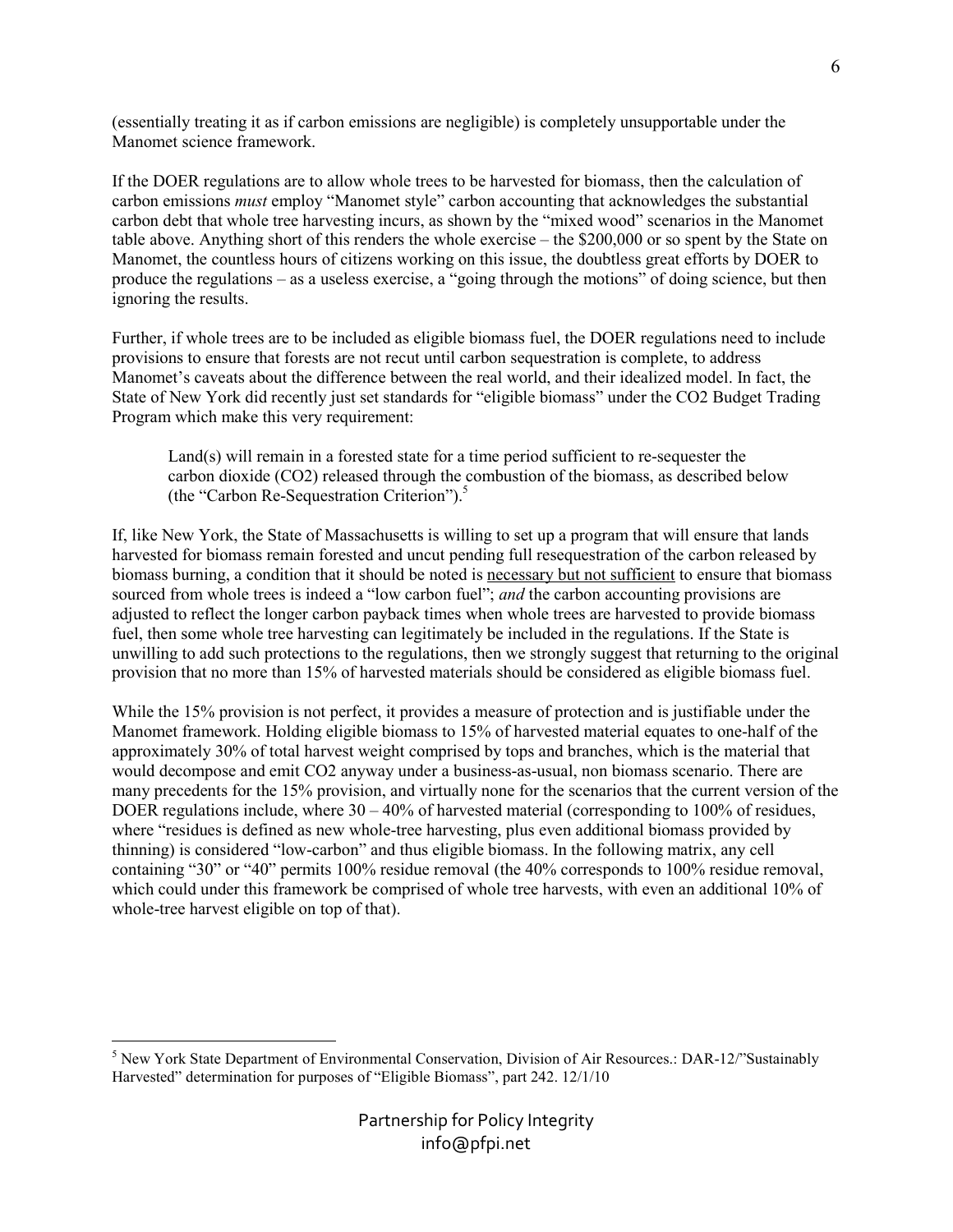<u>.</u>

|                    |                      | Soil Drainage Class    |                                    |              |                                   |                            |                  |                        |
|--------------------|----------------------|------------------------|------------------------------------|--------------|-----------------------------------|----------------------------|------------------|------------------------|
|                    |                      | Excessively<br>Drained | Somewhat<br>Excessively<br>Drained | Well Drained | Moderately Well<br><b>Drained</b> | Somewhat Poorly<br>Drained | Poorly Drained   | Very Poorly<br>Drained |
| Name<br>Soil Class | Sandy                | $\mathbf 0$            | 0                                  | $\mathbf 0$  | $\mathbf 0$                       | 0                          | $\mathbf 0$      | 0                      |
|                    | Loamy Sand           | 0                      | 15                                 | 30           | 15                                | 10                         | 0                | 0                      |
|                    | Sandy Loam           | 0                      | 15                                 | 40           | 30                                | 20                         | 0                | $\mathbf 0$            |
|                    | Fine Sandy Loam      | 0                      | 20                                 | 40           | 30                                | 20                         | $\mathbf 0$      | $\mathbf 0$            |
|                    | Very Fine Sandy Loam | 0                      | 20                                 | 40           | 30                                | 15                         | 0                | 0                      |
|                    | Loam                 | 0                      | 20                                 | 40           | 30                                | 15                         | $\mathbf 0$      | $\mathbf 0$            |
|                    | Silt Loam            | 0                      | 20                                 | 40           | 30                                | 15                         | $\mathbf 0$      | $\mathbf 0$            |
|                    | Silt                 | 0                      | 20                                 | 40           | 30                                | 15                         | 0                | 0                      |
|                    | Clay Loam            | $\mathbf 0$            | 20                                 | 40           | 30                                | 15                         | $\mathbf 0$      | $\mathbf 0$            |
|                    | Sandy Clay Loam      | $\mathbf 0$            | 15                                 | 40           | 20                                | 15                         | $\mathbf 0$      | $\mathbf 0$            |
|                    | Silty Clay Loam      | 0                      | 15                                 | 40           | 20                                | 15                         | 0                | 0                      |
|                    | Sandy Clay           | $\mathbf 0$            | 15                                 | 40           | 20                                | 15                         | $\mathbf 0$      | $\mathbf 0$            |
|                    | Silty Clay           | 0                      | 15                                 | 40           | 20                                | 10                         | $\boldsymbol{0}$ | $\boldsymbol{0}$       |
|                    | Clay                 | 0                      | 15                                 | 30           | 15                                | 0                          | $\boldsymbol{0}$ | 0                      |

The provisions in the DOER regulations allowing 100% removal of logging residues on certain soils is not supported by the best science, or indeed apparently any science. Contrast DOER's guidelines to the biomass harvesting guidelines from other states and forestry organizations:

- 1. A presentation<sup>6</sup> from the Wisconsin Department of Natural Resources states, under "guidelines proposed primarily to address soil nutrient concerns", that all harvests should retain 1/3 of harvested fine woody debris on site, if possible well-distributed throughout the site.
- 2. Pennsylvania's biomass harvesting guidance<sup>7</sup> states that "A range of 15-30% of *pre-harvest biomass* – depending on soil type, forest composition and other factors – should always be left on site to buffer against nutrient depletion, erosion, loss of wildlife habitat and other factors. This would translate, for example, into leaving one out of every 3 to 6 harvested trees per acre on the forest floor."
- 3. A Forest Service biomass availability assessment for the entire Southeast,<sup>8</sup> home to the majority of the Nation's timber industry, assumes that no more than 60% of logging *residues* are recoverable as biomass.

<sup>&</sup>lt;sup>6</sup> Wisconsin Department of Natural Resources, Division of Forestry. 2008. Proposed biomass harvesting guidelines and rationale: Soil nutrient considerations.

<sup>&</sup>lt;sup>7</sup> Pennsylvania Department of Conservation and Natural Resources, Bureau of Forestry. 2007. Guidance on harvesting woody biomass for energy in Pennsylvania.

<sup>&</sup>lt;sup>8</sup> Conner, R. and Johnson, T. 2011. Estimates of biomass in logging redidue and standing residual inventory following tree-harvest activity on timberland acres in the Southern Region. USDA Forest Service, Southern Research Station Resource Bulletin SRS-169.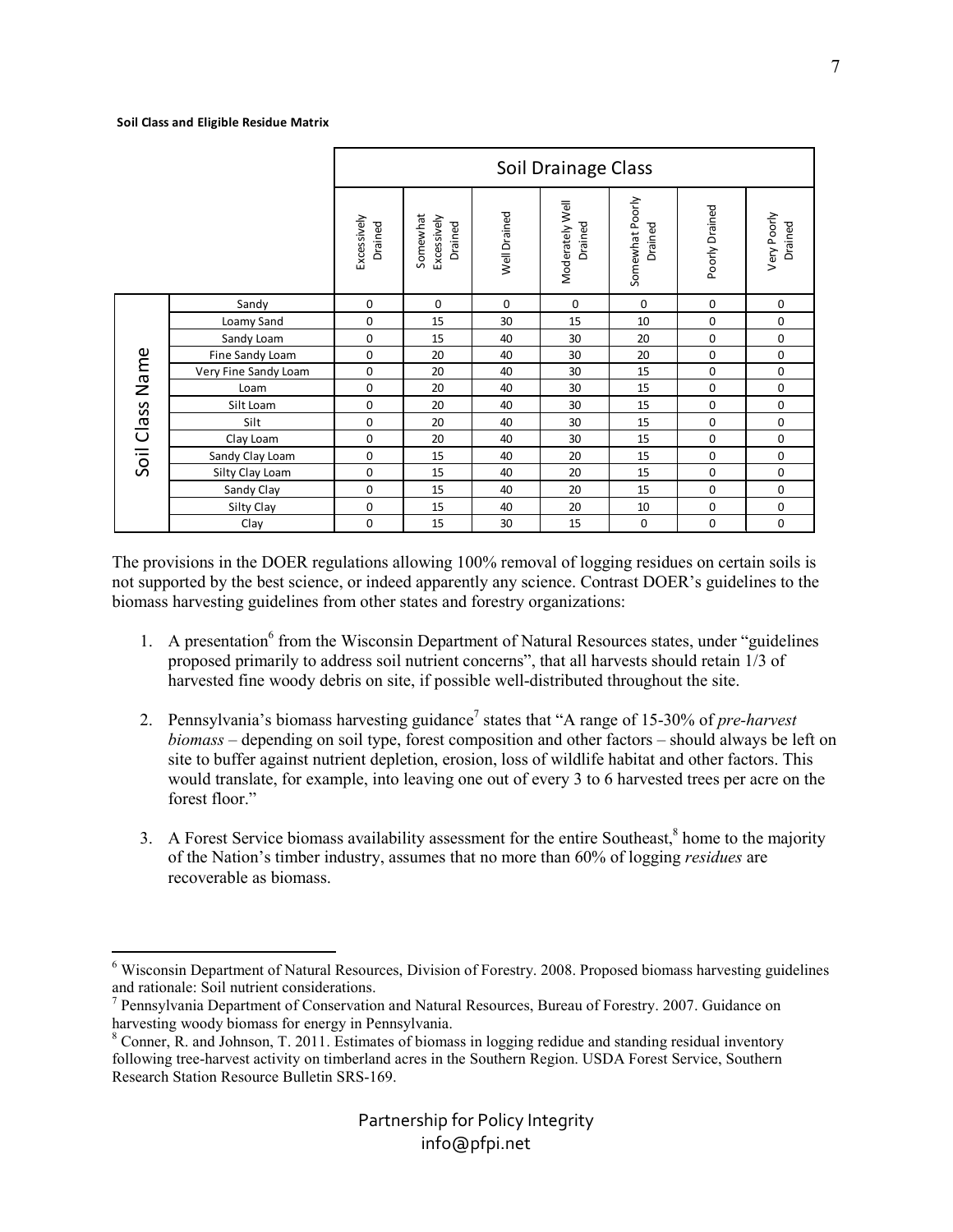- 4. Minnesota's biomass harvesting guidelines<sup>9</sup> state that "the overall goal of fine woody debris retention is to retain about one-third of fine woody debris on site"; however the guideline document contains multiple caveats and provisions when more protective measures are recommended.
- 5. The Massachusetts DCR "Forest Vision" report,<sup>10</sup> the result of a several month process involving an expert Technical Steering Committee, a large Stakeholder Advisory Committee, and five public forums involving more than 500 participants and 450 written submissions, produced a report that excludes removal of forestry residues from state lands. The report states

*Based on a recent analysis (Kelty, D'Amato, & Barten, 2008) and input from the AGS, the TSC recognizes that the expansion of biomass energy facilities in the state poses a potentially significant risk to many ecosystem services that are critical to maintain on DCR forests. Our woodland zone recommendations reflect a conservative approach for avoiding adverse impacts of biomass removals through a general prohibition on removal of tops and branches, a technique that could diminish nutrient levels and organic matter or degrade wildlife habitat. As discussed above, the TSC wishes to be clear that in light of the many uncertainties about the potential ecosystem impacts of biomass harvesting, a cautious approach -- requiring that forestry residues be left in place to build soil carbon and protect nutrient stocks and habitat -- is called for to ensure the sustainable delivery of ecosystem services from DCR's woodlands. As part of DCR's adaptive management policies, these restrictions should be re-evaluated periodically in the light of new science that may more clearly identify risks. However, DCR would need to be assured through sound scientific evaluation and after public input that permitting or promoting biomass harvesting on state woodlands could be done in a sustainable manner that would not degrade other ecosystem services.* 

6. Finally, a Forest Guild document<sup>11</sup> titled "Forest biomass retention and harvesting guidelines for the Northeast" states (emphasis added)

 *"The following recommendations are applicable across a range of forest types in the Northeast. However, different forest types naturally develop different densities of snags, DWM, and large downed logs. Unfortunately, even after an exhaustive review of the current science there is too much uncertainty to provide specific targets for each forest type. The recommendations in this section set minimum retention targets necessary for adequate wildlife habitat and to maintain the integrity of ecological process such as soil nutrient cycling. Wherever possible, exceed the targets as a buffer against the limitations of current research.* 

*In areas that do not qualify as low-nutrient sites, where 1/3 of the basal area is being removed on a 15- to 20-year cutting cycle, it is our professional judgment that retaining 1/4 to 1/3 of tops and limbs will limit the risk of nutrient depletion and other negative impacts in most forest and soil types. Additional retention of tops and limbs may be* 

-

<sup>&</sup>lt;sup>9</sup> Minnesota Forest Resources Council, 2007. Biomass harvesting guidelines for forestlands, brushlands, and open lands.

 $10$  http://www.mass.gov/dcr/news/publicmeetings/tsc\_final\_recommendations.htm

<sup>&</sup>lt;sup>11</sup> Forest Guild Biomass Working Group. 2010. Forest biomass retention and harvesting guidelines for the Northeast. Forest Guild, Santa Fe, NM.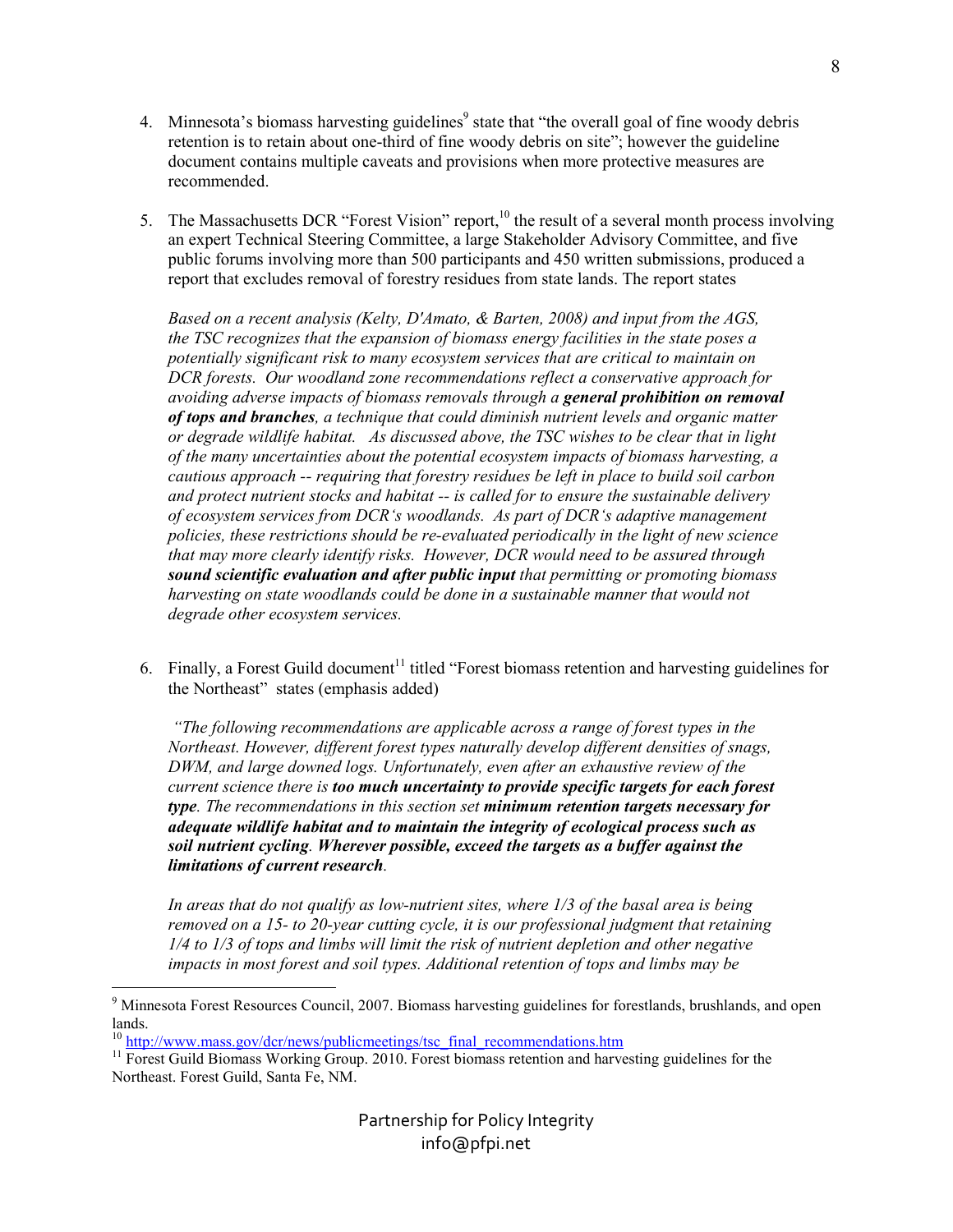*necessary when harvests remove more trees or harvests are more frequent. Similarly where the nutrient capital is deficient or the nutrient status is unknown increased retention of tops, branches, needles, and leaves is recommended."* 

Calcium, an element essential for proper cell and leaf function and therefore the healthy function of forests, is identified as being of special concern in the Northeast. Another document published by the Forest Guild, "Ecology of Dead Wood,"<sup>12</sup> states that acidic precipitation can leach calcium from soils even without harvesting, and cites evidence that it can take  $50 - 70$  years for natural replenishment to restore calcium removed by harvesting.

Since the Forest Guild is on record saying there isn't enough science to set good guidelines for forestry residue retention, and since studies exist to show that calcium replenishment (a requirement for "sustainable" harvesting) can take decades longer than the average harvest cycle, how is DOER justified in supporting incentives for removing up to 100% of harvested residues? Isn't this kind of forestry policymaking better left to biologists, ecologists, and foresters? And why have the DOER regulations so obviously ignored the recommendations of the State-sponsored Forest Visioning report that **no** residues be removed from state lands?

As a solution to the grave problems with the regulations we have identified in this letter, we endorse the recommendations put forward in the joint letter from the Conservation Law Foundation and Biomass Accountability Project, et al. These are reproduced at the end of this letter. We do endorse the complete prohibition of residue collection on sensitive soils, but wish to especially emphasize the importance that a *maximum* of 50% of residues be considered "eligible" biomass in other soil categories, and that "residues" be characterized at a minimum using the Forest Service definition, but more preferably as the Manomet Study defined the term, to assure that this important component of the policy reflects the science and assumptions behind the study.

We are certain that the Legislature is as proud as we are to hail from a state that has identified a problem, commissioned a credible study, and endeavored to make policy in response to the study's findings. This is surely the model for how sound public policy should be made. However, the initial version of the DOER biomass regulations was far closer to this ideal, as well as to the original intent of the letter issued by Secretary Ian Bowles outlining future regulations, than is the current version of the regulations. The lastminute changes, and the issuance of a carbon accounting tool with *no* public or science input from outside, despite the promise that these regulations would be crafted via an open, public process, threaten the integrity of the regulations as a reflection of the Manomet findings and of Secretary Bowles careful vision. If these issues are not addressed the regulations will not be supportable.

### **Recommendations for revisions to the DOER biomass regulations:**

• **Restore the 15% limit on the amount of harvested wood that can be used as biomass fuel. 225 CMR 14.05(8)(a)(4):** 

**There should be a strict, objective, enforceable limit of 15% on the amount of wood that can be removed from a forest for use as RPS-eligible biomass fuel**. The September, 2010 draft regulations set a 15% limit, which is consistent with the Manomet Report and seeks to ensure that a minimum of 50% of tree tops and limbs are left in the forest to provide essential ecological services,

<sup>&</sup>lt;u>.</u> <sup>12</sup> Evans, A. and Kelty, M. 2010. Ecology of dead wood in the Northeast. Forest Guild, Santa Fe, NM.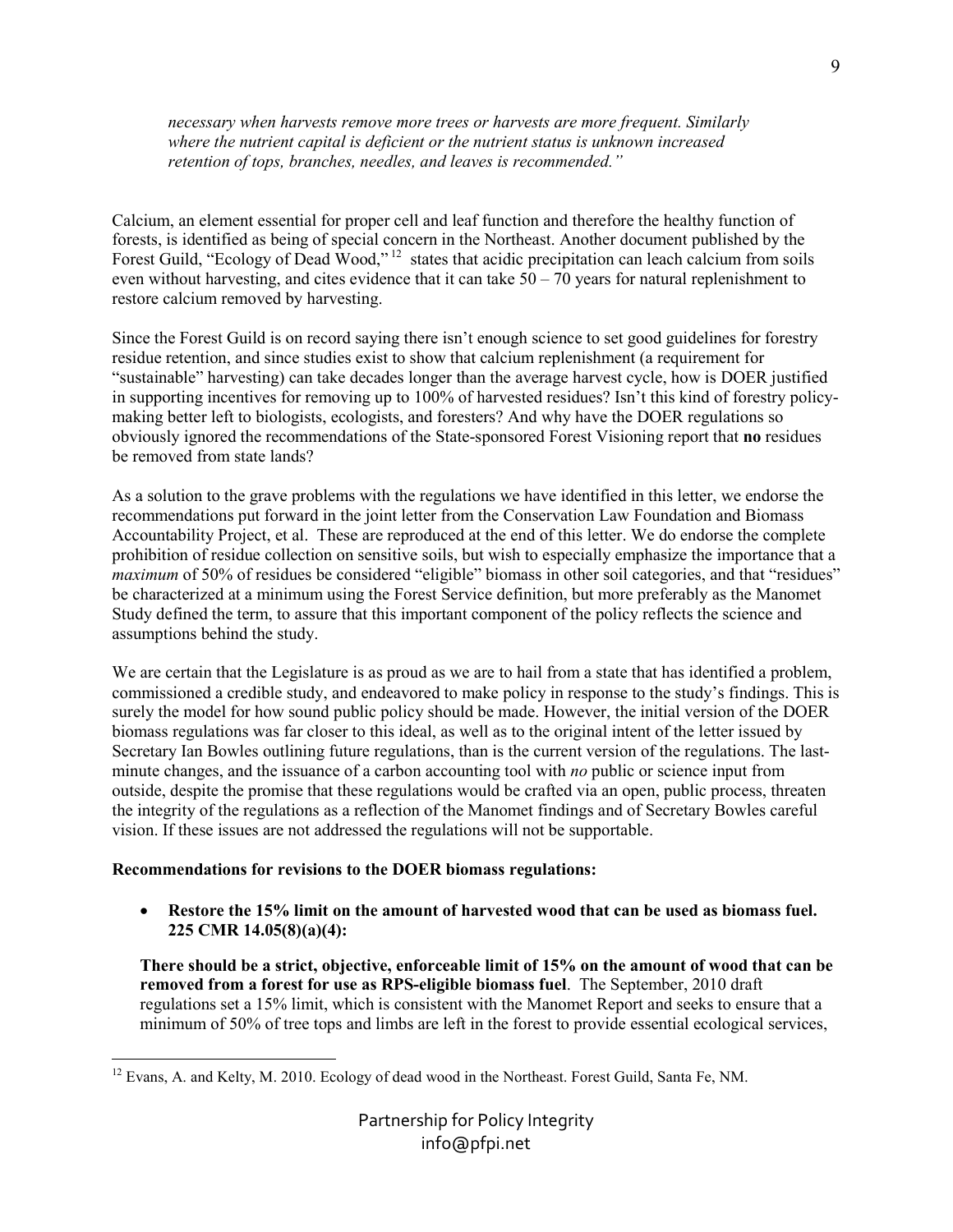such as habitat and replenishment of soil nutrients. The 15% limit also limits wood taken as biomass fuel to that portion of the harvest identified by the Manomet Study as having "low" net carbon emissions."<sup>13</sup> This is critical. The May 2011 proposed final regulations eliminate the 15% limit and replace it with an allowable range of 0 to 40%, which would allow *all* harvested tree tops and limbs to be removed from forests in many circumstances – contrary to the Manomet Study and Forest Guild guidance.<sup>14</sup>

## • **Definitions of "Eligible Biomass Woody Fuel" should be tightened.** 225 CMR 14.02

The proposed final regulations inappropriately allow whole trees removed from a forest in a thinning operation to qualify as woody biomass fuel. This is inconsistent with the carbon accounting framework of the Manomet Study, which treated forest "residues" separately from whole trees.

## • **Set a minimum efficiency standard of 60% for all units and do not provide partial renewable energy credits.** 225 CMR 14.05(8)(c)(3)

The proposed final regulations, like the previous draft, provide partial renewable energy credits at 40% efficiency despite former EEA Secretary Ian Bowles' strong recommendation that a 60% efficiency standard be set consistent with the Green Communities Act. The Manomet Study notably calculated carbon emissions from heat-led combined heat and power systems operating at *75%* efficiency. It is unwise to qualify inefficient biomass facilities because they will waste a finite fuel resource and divert this resource away from use in more efficient applications, such as commercially available thermal energy units that can operate at 80 to 90% efficiency, where the fuel being displaced is generally fossil fuel derived heating oil.Consistent with the Green Communities Act, the regulations should set a 60% efficiency threshold now that escalates to 80% efficiency by 2020, without granting partial credits, as proposed, for far less efficient units. Partial credits are beyond the scope of statutory authority: either the facility is an eligible renewable energy unit or it isn't – the statute contemplates no "partially" eligible units.

## • **Exclude the "energy value" of "Merchantable bio-products" in calculating efficiency.** 225 CMR 14.05(c)(2)

The regulations improperly include the energy value of "merchantable bio-products" in calculating the efficiency of biomass units. We are unaware of any other regulatory system that includes this element in making such calculations. Further, "merchantable bio-products" are not reasonably related to the RPS statute's definition that requires "advanced biomass *power* conversion" units. In the absence of the RPS, there is already is an economic incentive to produce "merchantable" bio-products for sale. Allowing them to be included in the efficiency calculation provides a further market incentive without an adequate justification. Removing "merchantable bio-products" from the calculation will also considerably simplify the regulations and reduce the burden on DOER with respect to eligibility determinations.

-

<sup>&</sup>lt;sup>14</sup> The Forest Guild guidelines provide: "*In areas that do not qualify as low-nutrient sites, where 1/3 of the basal area is being removed on a 15- to 20-year cutting cycle, it is our professional judgment that retaining 1/4 to 1/3 of tops and limbs will limit the risk of nutrient depletion and other negative impacts in most forest and soil types. Additional retention of tops and limbs may be necessary when harvests remove more trees or harvests are more frequent. Similarly where the nutrient capital is deficient or the nutrient status is unknown (probably describes many if not most soils), increased retention of tops, branches, needles, and leaves is recommended*." Forest Biomass Retention and Harvesting Guidelines for the Northeast, May, 2010.